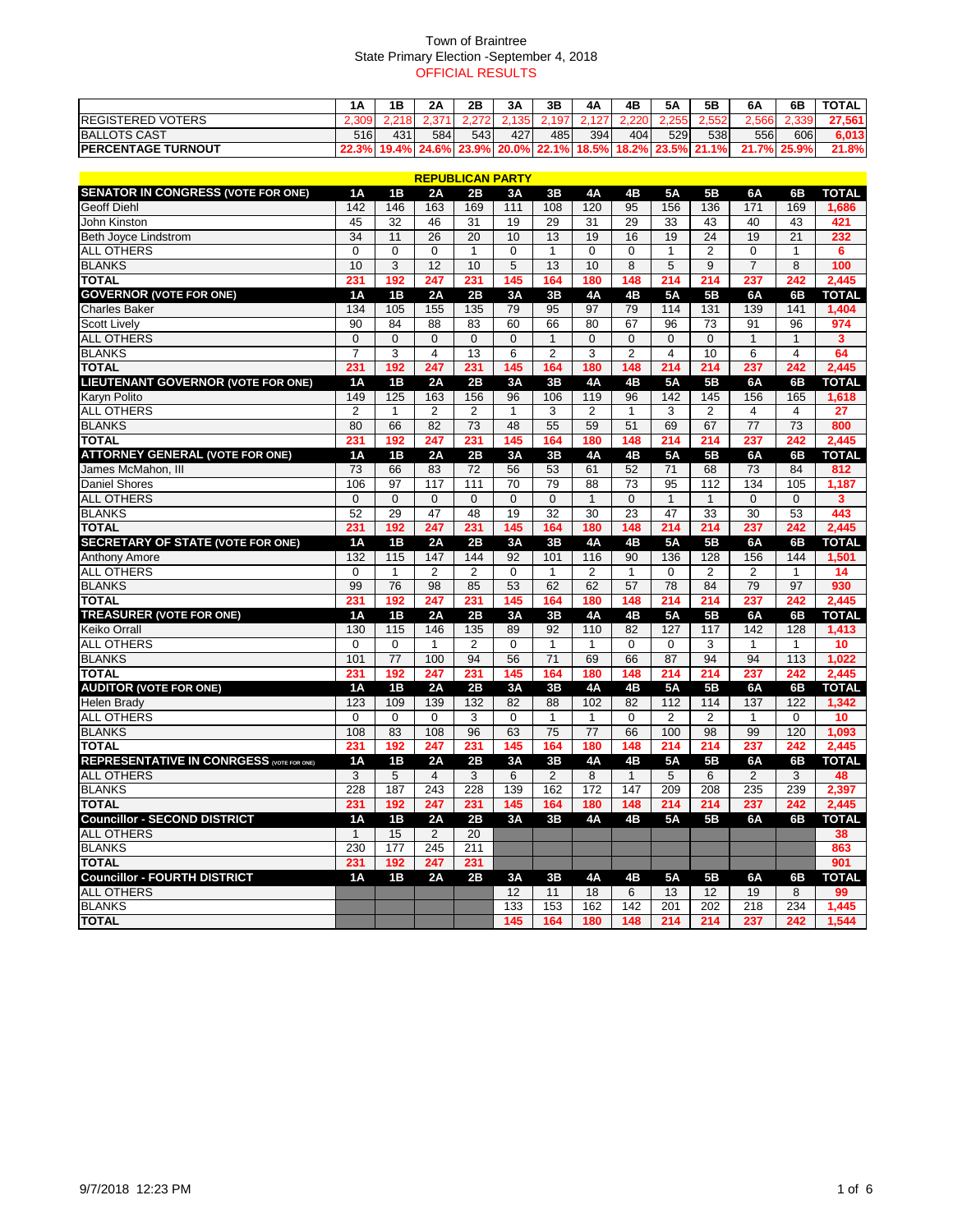|                            |      |     |                  | <b>OFFICIAL RESULTS</b> |      |      |       |       |       |                                                             |       |             |              |
|----------------------------|------|-----|------------------|-------------------------|------|------|-------|-------|-------|-------------------------------------------------------------|-------|-------------|--------------|
|                            | 1Α   | 1Β  | 2Α               | 2Β                      | ЗΑ   | 3Β   | 4A    | 4B    | 5A    | 5Β                                                          | 6A    | 6B          | <b>TOTAL</b> |
| <b>IREGISTERED VOTERS</b>  |      |     |                  | 272                     | 1351 | .197 | 2.127 | 2.220 | 2.255 | 2.552                                                       | 2.566 | 2.339       | 27,561       |
| <b>BALLOTS CAST</b>        | 516l | 431 | 584 <sub>1</sub> | 543I                    | 427  | 485  | 394   | 4041  | 529   | 538l                                                        | 556I  | 606         | 6.013        |
| <b>IPERCENTAGE TURNOUT</b> |      |     |                  |                         |      |      |       |       |       | 22.3% 19.4% 24.6% 23.9% 20.0% 22.1% 18.5% 18.2% 23.5% 21.1% |       | 21.7% 25.9% | 21.8%        |

|                                          |                  |                 |                 | <b>REPUBLICAN PARTY</b> |                |     |           |                  |           |                  |                  |                |              |
|------------------------------------------|------------------|-----------------|-----------------|-------------------------|----------------|-----|-----------|------------------|-----------|------------------|------------------|----------------|--------------|
| <b>Senator In General Court</b>          | 1A               | 1B              | 2A              | 2B                      | 3A             | 3B  | 4A        | 4B               | <b>5A</b> | 5B               | 6A               | 6B             | <b>TOTAL</b> |
| NORFOLK, BRISTOL & PLYMOUTH DISTRICT     |                  |                 |                 |                         |                |     |           |                  |           |                  |                  |                |              |
| <b>ALL OTHERS</b>                        | 6                | 15              | 2               | 23                      |                |     |           |                  |           |                  |                  |                | 46           |
| <b>BLANKS</b>                            | $\overline{225}$ | 177             | 245             | $\overline{208}$        |                |     |           |                  |           |                  |                  |                | 855          |
| <b>TOTAL</b>                             | 231              | 192             | 247             | 231                     |                |     |           |                  |           |                  |                  |                | 901          |
| Senator In General Court-FOURTH DISTRICT | 1A               | 1B              | 2A              | 2B                      | 3A             | 3B  | 4A        | 4B               | <b>5A</b> | 5B               | 6A               | 6B             | <b>TOTAL</b> |
| <b>NORFOLK &amp; PLYMOUTH DISTRICT</b>   |                  |                 |                 |                         |                |     |           |                  |           |                  |                  |                |              |
| <b>ALL OTHERS</b>                        |                  |                 |                 |                         | 10             | 13  | 17        | 6                | 12        | 8                | 16               | 8              | 90           |
| <b>BLANKS</b>                            |                  |                 |                 |                         | 135            | 151 | 163       | 142              | 202       | 206              | 221              | 234            | 1,454        |
| <b>TOTAL</b>                             |                  |                 |                 |                         | 145            | 164 | 180       | 148              | 214       | 214              | 237              | 242            | 1,544        |
| <b>Representative In General Court</b>   | 1A               | 1B              | 2A              | 2B                      | 3A             | 3B  | <b>4A</b> | 4B               | <b>5A</b> | 5B               | 6A               | 6B             | <b>TOTAL</b> |
| <b>ALL OTHERS</b>                        | 4                | 13              | 3               | 15                      | $\overline{7}$ | 10  | 13        | 6                | 10        | 8                | 14               | $\overline{7}$ | 110          |
| <b>BLANKS</b>                            | 227              | 179             | 244             | 216                     | 138            | 154 | 167       | 142              | 204       | 206              | 223              | 235            | 2,335        |
| <b>TOTAL</b>                             | 231              | 192             | 247             | 231                     | 145            | 164 | 180       | 148              | 214       | 214              | 237              | 242            | 2,445        |
| <b>DISTRICT ATTORNEY</b>                 | 1A               | 1B              | 2A              | 2B                      | 3A             | 3B  | <b>4A</b> | 4 <sub>B</sub>   | <b>5A</b> | 5 <sub>B</sub>   | 6A               | 6B             | <b>TOTAL</b> |
| <b>ALL OTHERS</b>                        | 4                | 14              | 12              | 14                      | 5              | 10  | 13        | 5                | 10        | 7                | 11               | $\overline{7}$ | 112          |
| <b>BLANKS</b>                            | $\overline{227}$ | 178             | 235             | $\overline{217}$        | 140            | 154 | 167       | 143              | 204       | $\overline{207}$ | $\overline{226}$ | 235            | 2,333        |
| <b>TOTAL</b>                             | 231              | 192             | 247             | 231                     | 145            | 164 | 180       | 148              | 214       | 214              | 237              | 242            | 2,445        |
| <b>CLERK OF COURTS</b>                   | 1A               | 1B              | 2A              | 2B                      | 3A             | 3B  | <b>4A</b> | 4B               | <b>5A</b> | 5 <b>B</b>       | 6A               | 6B             | <b>TOTAL</b> |
| <b>ALL OTHERS</b>                        | 5                | 12              | 9               | 14                      | 6              | 9   | 13        | 5                | 10        | 5                | 12               | 5              | 105          |
| <b>BLANKS</b>                            | 226              | 180             | 238             | 217                     | 139            | 155 | 167       | $\overline{143}$ | 204       | 209              | 225              | 237            | 2,340        |
| <b>TOTAL</b>                             | 231              | 192             | 247             | 231                     | 145            | 164 | 180       | 148              | 214       | 214              | 237              | 242            | 2,445        |
| <b>REGISTER OF DEEDS</b>                 | 1A               | 1B              | 2A              | 2B                      | 3A             | 3B  | <b>4A</b> | 4B               | <b>5A</b> | 5B               | 6A               | 6B             | <b>TOTAL</b> |
| <b>ALL OTHERS</b>                        | 4                | 11              | 9               | 16                      | 4              | 11  | 13        | 5                | 11        | 5                | 12               | $\overline{7}$ | 108          |
| <b>BLANKS</b>                            | 227              | 181             | 238             | 215                     | 141            | 153 | 167       | 143              | 203       | 209              | 225              | 235            | 2,337        |
| <b>TOTAL</b>                             | 231              | 192             | 247             | 231                     | 145            | 164 | 180       | 148              | 214       | 214              | 237              | 242            | 2,445        |
| <b>COUNTY COMMISSIONER</b>               | 1A               | 1B              | 2A              | 2B                      | 3A             | 3B  | <b>4A</b> | 4B               | <b>5A</b> | 5 <b>B</b>       | 6A               | 6B             | <b>TOTAL</b> |
| <b>ALL OTHERS</b>                        | 6                | $\overline{13}$ | $\overline{12}$ | $\overline{14}$         | 4              | 11  | 13        | 5                | 10        | 5                | 10               | 6              | 109          |
| <b>BLANKS</b>                            | $\overline{225}$ | 179             | 235             | $\overline{217}$        | 141            | 153 | 167       | $\overline{143}$ | 204       | 209              | $\overline{227}$ | 236            | 2,336        |
| <b>TOTAL</b>                             | 231              | 192             | 247             | 231                     | 145            | 164 | 180       | 148              | 214       | 214              | 237              | 242            | 2.445        |
| <b>COUNTY TREASURER</b>                  | 1A               | 1B              | 2A              | 2B                      | 3A             | 3B  | <b>4A</b> | 4B               | <b>5A</b> | 5 <sub>B</sub>   | 6A               | 6B             | <b>TOTAL</b> |
| <b>ALL OTHERS</b>                        | 6                | 13              | 10              | 15                      | 4              | 14  | 12        | 5                | 13        | 6                | 11               | 7              | 116          |
| <b>BLANKS</b>                            | 225              | 179             | 237             | 216                     | 141            | 150 | 168       | 143              | 201       | 208              | 226              | 235            | 2,329        |
| <b>TOTAL</b>                             | 231              | 192             | 247             | 231                     | 145            | 164 | 180       | 148              | 214       | 214              | 237              | 242            | 2,445        |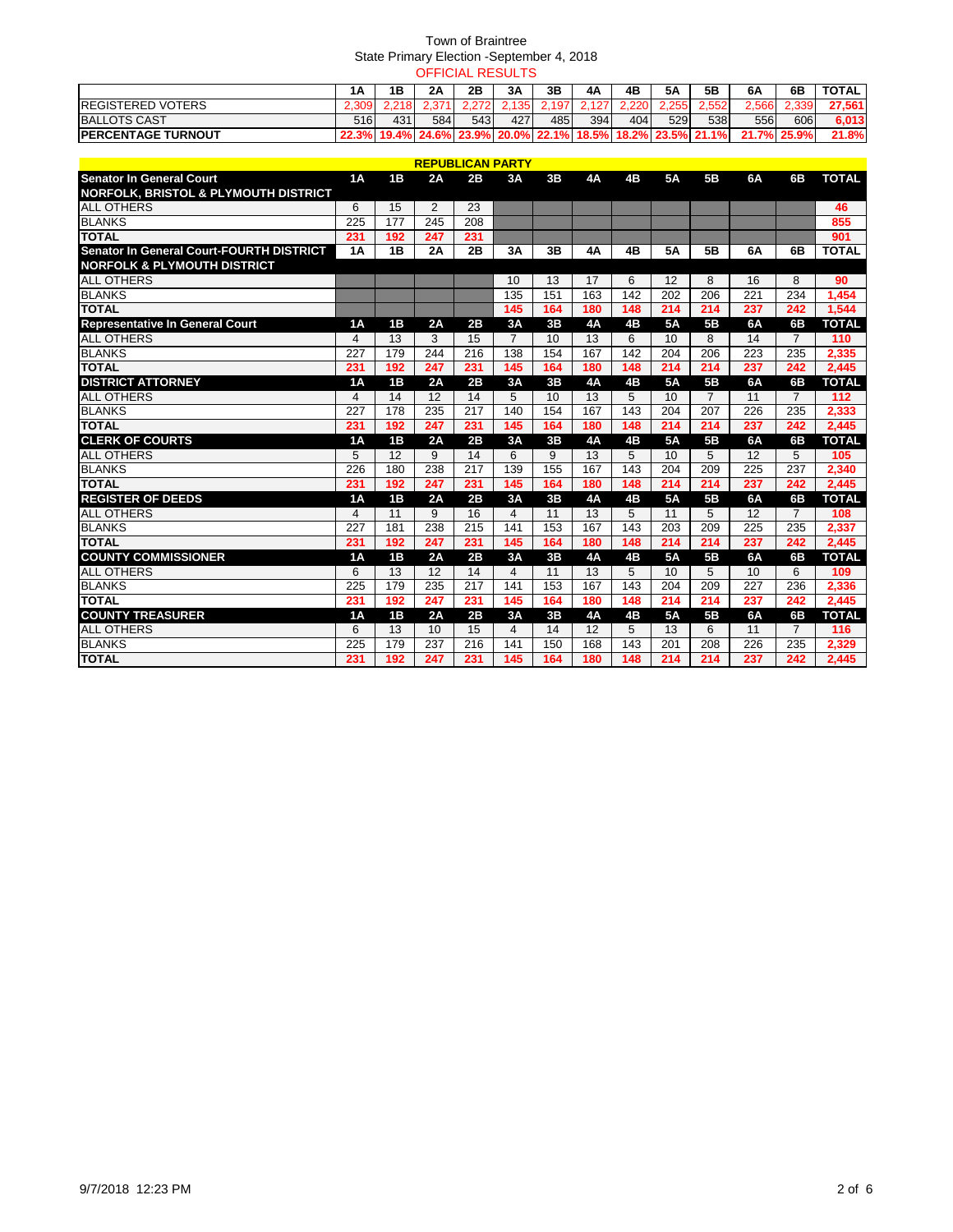|                            |     |     |                  |       | <b>OFFICIAL RESULTS</b> |       |       |       |       |                                                             |             |       |              |
|----------------------------|-----|-----|------------------|-------|-------------------------|-------|-------|-------|-------|-------------------------------------------------------------|-------------|-------|--------------|
|                            | 1Α  | 1Β  | 2Α               | 2Β    | ЗA                      | 3В    | 4A    | 4B    | 5Α    | 5Β                                                          | 6A          | 6Β    | <b>TOTAL</b> |
| <b>IREGISTERED VOTERS</b>  |     |     |                  | 2.272 | 135 <sup>2</sup>        | 2.197 | 2.127 | 2.220 | 2.255 | 2.552                                                       | 2.566       | 2.339 | 27.561       |
| <b>BALLOTS CAST</b>        | 516 | 431 | 584 <sub>1</sub> | 543   | 4271                    | 485   | 394   | 4041  | 529   | 538I                                                        | 556         | 606   | 6,013        |
| <b>IPERCENTAGE TURNOUT</b> |     |     |                  |       |                         |       |       |       |       | 22.3% 19.4% 24.6% 23.9% 20.0% 22.1% 18.5% 18.2% 23.5% 21.1% | 21.7% 25.9% |       | 21.8%        |

|                                                  |                  |                 | <u>DEMOCRATIC PARTY</u> |                   |                |                  |                 |                 |                  |                |                  |                  |                 |
|--------------------------------------------------|------------------|-----------------|-------------------------|-------------------|----------------|------------------|-----------------|-----------------|------------------|----------------|------------------|------------------|-----------------|
| <b>SENATOR IN CONGRESS (VOTE FOR ONE)</b>        | <b>1A</b>        | 1B              | 2A                      | 2B                | 3A             | 3B               | <b>4A</b>       | 4B              | <b>5A</b>        | 5B             | 6A               | 6B               | <b>TOTAL</b>    |
| <b>ELIZABETH WARREN</b>                          | 222              | 178             | 251                     | 223               | 206            | 238              | 168             | 214             | 240              | 223            | 231              | 236              | 2,630           |
| <b>ALL OTHERS</b>                                | 3                | 8               | 10                      | 5                 | 10             | $\overline{13}$  | 3               | 4               | 9                | 19             | $\overline{13}$  | 18               | 115             |
| <b>BLANKS</b>                                    | 57               | 53              | 76                      | 84                | 65             | 70               | 43              | 35              | 64               | 81             | 74               | 105              | 807             |
| <b>TOTAL</b>                                     | 282              | 239             | 337                     | 312               | 281            | 321              | 214             | 253             | 313              | 323            | 318              | 359              | 3,552           |
| <b>GOVERNOR (VOTE FOR ONE)</b>                   | <b>1A</b>        | 1B              | 2A                      | 2B                | 3A             | 3B               | <b>4A</b>       | 4B              | 5A               | 5B             | 6A               | 6B               | <b>TOTAL</b>    |
| Jay Gonzalez                                     | 123              | 117             | 148                     | 133               | 114            | 153              | 95              | 122             | 136              | 136            | 132              | 144              | 1,553           |
| <b>Bob Massie</b>                                | 76               | 54              | 94                      | 91                | 96             | 102              | 63              | $\overline{77}$ | 102              | 89             | 87               | 102              | 1,033           |
| <b>ALL OTHERS</b>                                | 3                | 5               | 3                       | 6                 | 6              | 8                | $\overline{2}$  | $\overline{2}$  | $\overline{5}$   | $\overline{7}$ | $\overline{2}$   | 3                | 52              |
| <b>BLANKS</b>                                    | 80               | 63              | 92                      | 82                | 65             | 58               | 54              | 52              | 70               | 91             | 97               | 110              | 914             |
| <b>TOTAL</b>                                     | 282              | 239             | 337                     | 312               | 281            | 321              | 214             | 253             | 313              | 323            | 318              | 359              | 3,552           |
| <b>LIEUTENANT GOVERNOR (VOTE FOR ONE)</b>        | <b>1A</b>        | 1B              | 2A                      | 2B                | 3A             | 3B               | <b>4A</b>       | 4B              | <b>5A</b>        | 5 <b>B</b>     | 6A               | 6B               | <b>TOTAL</b>    |
| <b>Quentin Palfrey</b>                           | 119              | 101             | 127                     | $\frac{114}{114}$ | 97             | 144              | 81              | 109             | $\overline{131}$ | 114            | 124              | 127              | 1,388           |
| Jimmy Tingle                                     | 82               | 77              | 123                     | 118               | 118            | $\overline{113}$ | 73              | 89              | 112              | 107            | 100              | 119              | 1,231           |
| <b>ALL OTHERS</b>                                | $\overline{4}$   | $\mathbf{1}$    | $\mathbf{1}$            | $\mathbf{1}$      | $\mathbf{1}$   | $\mathbf{1}$     | $\mathbf 0$     | $\mathbf{1}$    | 0                | $\overline{2}$ | $\mathbf{1}$     | $\mathbf 0$      | 13              |
| <b>BLANKS</b>                                    | $\overline{77}$  | 60              | 86                      | 79                | 65             | 63               | 60              | 54              | 70               | 100            | $\overline{93}$  | $\overline{113}$ | 920             |
| <b>TOTAL</b>                                     | 282              | 239             | 337                     | 312               | 281            | 321              | 214             | 253             | 313              | 323            | 318              | 359              | 3,552           |
| <b>ATTORNEY GENERAL (VOTE FOR ONE)</b>           | <b>1A</b>        | 1B              | 2A                      | 2B                | 3A             | 3B               | <b>4A</b>       | 4B              | 5A               | 5B             | 6A               | 6B               | <b>TOTAL</b>    |
| <b>Maura Healey</b>                              | 237              | 193             | $\overline{275}$        | 255               | 238            | 271              | 183             | 220             | 258              | 259            | 259              | 269              | 2,917           |
| ALL OTHERS                                       | 3                | $\overline{2}$  | 3                       | 3                 | $\overline{2}$ | 1                | $\mathbf 0$     | $\mathbf{1}$    | 1                | 6              | $\overline{2}$   | 3                | $\overline{27}$ |
| <b>BLANKS</b>                                    | 42               | 44              | 59                      | 54                | 41             | 49               | 31              | $\overline{32}$ | 54               | 58             | 57               | 87               | 608             |
| <b>TOTAL</b>                                     | 282              | 239             | 337                     | 312               | 281            | 321              | 214             | 253             | 313              | 323            | 318              | 359              | 3,552           |
| <b>SECRETARY OF STATE (VOTE FOR ONE)</b>         | 1A               | 1B              | 2A                      | 2B                | 3A             | 3B               | <b>4A</b>       | 4B              | 5A               | 5 <b>B</b>     | 6A               | 6B               | <b>TOTAL</b>    |
| <b>William Galvin</b>                            | 207              | 177             | 237                     | 238               | 203            | 248              | 152             | 177             | 237              | 241            | 237              | 265              | 2,619           |
| Josh Zakim                                       | 66               | 55              | 89                      | 64                | 72             | 62               | 52              | 68              | 70               | 71             | 65               | $\overline{73}$  | 807             |
| <b>ALL OTHERS</b>                                | $\mathbf 0$      | $\Omega$        | $\Omega$                | $\Omega$          | $\mathbf{0}$   | $\Omega$         | $\mathbf 0$     | $\mathbf{0}$    | $\mathbf{1}$     | $\Omega$       | $\Omega$         | $\mathbf{0}$     | 1               |
|                                                  | 9                | $\overline{7}$  | 11                      | 10                | 6              | 11               | 10              | 8               | 5                | 11             | 16               | 21               | 125             |
| <b>BLANKS</b><br><b>TOTAL</b>                    | 282              | 239             | 337                     | 312               | 281            | 321              | 214             | 253             | 313              | 323            | 318              | 359              | 3,552           |
| <b>TREASURER (VOTE FOR ONE)</b>                  | 1A               | 1B              | 2A                      | 2B                | 3A             | 3B               | <b>4A</b>       | 4B              | <b>5A</b>        | 5 <b>B</b>     | 6A               | 6B               | <b>TOTAL</b>    |
|                                                  |                  | 177             |                         |                   |                |                  |                 | 190             | 229              | 219            | 232              |                  |                 |
| Deborah Goldberg                                 | 210              |                 | 227                     | 217               | 213            | 248              | 164             |                 |                  |                |                  | 229              | 2,555           |
|                                                  |                  |                 |                         |                   |                |                  |                 |                 |                  |                |                  |                  |                 |
| <b>ALL OTHERS</b>                                | 1                | 1               | 2                       | $\mathbf 1$       | 1              | $\Omega$         | $\Omega$        | 3               | 3                | $\mathbf{1}$   | 1                | $\overline{2}$   | 16              |
| <b>BLANKS</b>                                    | $\overline{71}$  | 61              | 108                     | 94                | 67             | 73               | 50              | 60              | 81               | 103            | 85               | 128              | 981             |
| <b>TOTAL</b>                                     | 282              | 239             | 337                     | 312               | 281            | 321              | 214             | 253             | 313              | 323            | 318              | 359              | 3,552           |
| <b>AUDITOR (VOTE FOR ONE)</b>                    | <b>1A</b>        | 1B              | 2A                      | 2B                | 3A             | 3B               | <b>4A</b>       | 4B              | 5A               | 5 <b>B</b>     | 6A               | 6B               | <b>TOTAL</b>    |
| Suzanne Bump                                     | $\overline{225}$ | 174             | 247                     | 221               | 213            | 260              | 170             | 197             | 237              | 234            | $\overline{243}$ | 256              | 2,677           |
| <b>ALL OTHERS</b>                                | $\mathbf 0$      | 1               | 1                       | 4                 | 1              | $\overline{c}$   | 1               | $\mathbf{1}$    | 3                | $\overline{2}$ | 0                | $\overline{2}$   | 18              |
| <b>BLANKS</b>                                    | 57               | 64              | 89                      | 87                | 67             | 59               | 43              | 55              | $\overline{73}$  | 87             | $\overline{75}$  | 101              | 857             |
| <b>TOTAL</b>                                     | 282              | 239             | 337                     | 312               | 281            | 321              | 214             | 253             | 313              | 323            | 318              | 359              | 3,552           |
| <b>REPRESENTATIVE IN CONRGESS (VOTE FOR ONE)</b> | 1A               | 1B              | 2A                      | 2B                | 3A             | 3B               | <b>4A</b>       | 4B              | <b>5A</b>        | 5B             | 6A               | 6B               | <b>TOTAL</b>    |
| Stephen Lynch                                    | 220              | 175             | 249                     | 233               | 211            | 245              | 162             | 186             | 228              | 235            | 251              | 290              | 2,685           |
| Christopher Vdehl                                | 13               | 17              | 18                      | 18                | 15             | 16               | 17              | 8               | 17               | 28             | 17               | 18               | 202             |
| Brianna Wu                                       | 42               | $\overline{36}$ | 58                      | 51                | 42             | 47               | $\overline{27}$ | $\overline{51}$ | 54               | 44             | $\overline{34}$  | $\overline{36}$  | 522             |
| <b>ALL OTHERS</b>                                | 0                | 0               | 0                       | 1                 | 0              | $\mathbf{1}$     | 0               | $\mathbf 0$     | 0                | $\mathbf 0$    | 0                | 0                | $\mathbf{2}$    |
| <b>BLANKS</b>                                    | $\overline{7}$   | 11              | 12                      | 9                 | 13             | $\overline{12}$  | 8               | 8               | 14               | 16             | 16               | 15               | 141             |
| <b>TOTAL</b>                                     | 282              | 239             | 337                     | 312               | 281            | 321              | 214             | 253             | 313              | 323            | 318              | 359              | 3,552           |
| <b>Councillor - SECOND DISTRICT</b>              | 1A               | 1B              | 2A                      | 2B                | 3A             | 3B               | <b>4A</b>       | 4B              | 5A               | 5B             | 6A               | 6B               | <b>TOTAL</b>    |
| Robert Jubinville                                | 185              | 169             | 215                     | 215               |                |                  |                 |                 |                  |                |                  |                  | 784             |
| <b>ALL OTHERS</b>                                | $\mathbf 0$      | 1               | $\overline{2}$          | $\mathbf{1}$      |                |                  |                 |                 |                  |                |                  |                  | 4               |
| <b>BLANKS</b>                                    | 97               | 69              | 120                     | 96                |                |                  |                 |                 |                  |                |                  |                  | 382             |
| <b>TOTAL</b>                                     | 282              | 239             | 337                     | 312               |                |                  |                 |                 |                  |                |                  |                  | 1,170           |
| <b>Councillor - FOURTH DISTRICT</b>              | <b>1A</b>        | 1B              | 2A                      | 2B                | 3A             | 3B               | <b>4A</b>       | 4B              | 5A               | 5B             | 6A               | 6B               | <b>TOTAL</b>    |
| Christopher Iannella, Jr                         |                  |                 |                         |                   | 139            | 177              | 124             | 136             | 172              | 168            | 180              | 183              | 1,279           |
| <b>Mark Rooney</b>                               |                  |                 |                         |                   | 100            | 100              | 54              | $\overline{82}$ | 89               | 109            | 88               | 111              | 733             |
| <b>ALL OTHERS</b>                                |                  |                 |                         |                   | $\mathbf{0}$   | $\mathbf{1}$     | $\mathbf{0}$    | $\mathbf{0}$    | $\mathbf{0}$     | $\mathbf{0}$   | $\mathbf{1}$     | $\mathbf{0}$     | $\overline{2}$  |
| <b>BLANKS</b><br><b>TOTAL</b>                    |                  |                 |                         |                   | 42<br>281      | 43<br>321        | 36<br>214       | 35<br>253       | 52<br>313        | 46<br>323      | 49<br>318        | 65<br>359        | 368             |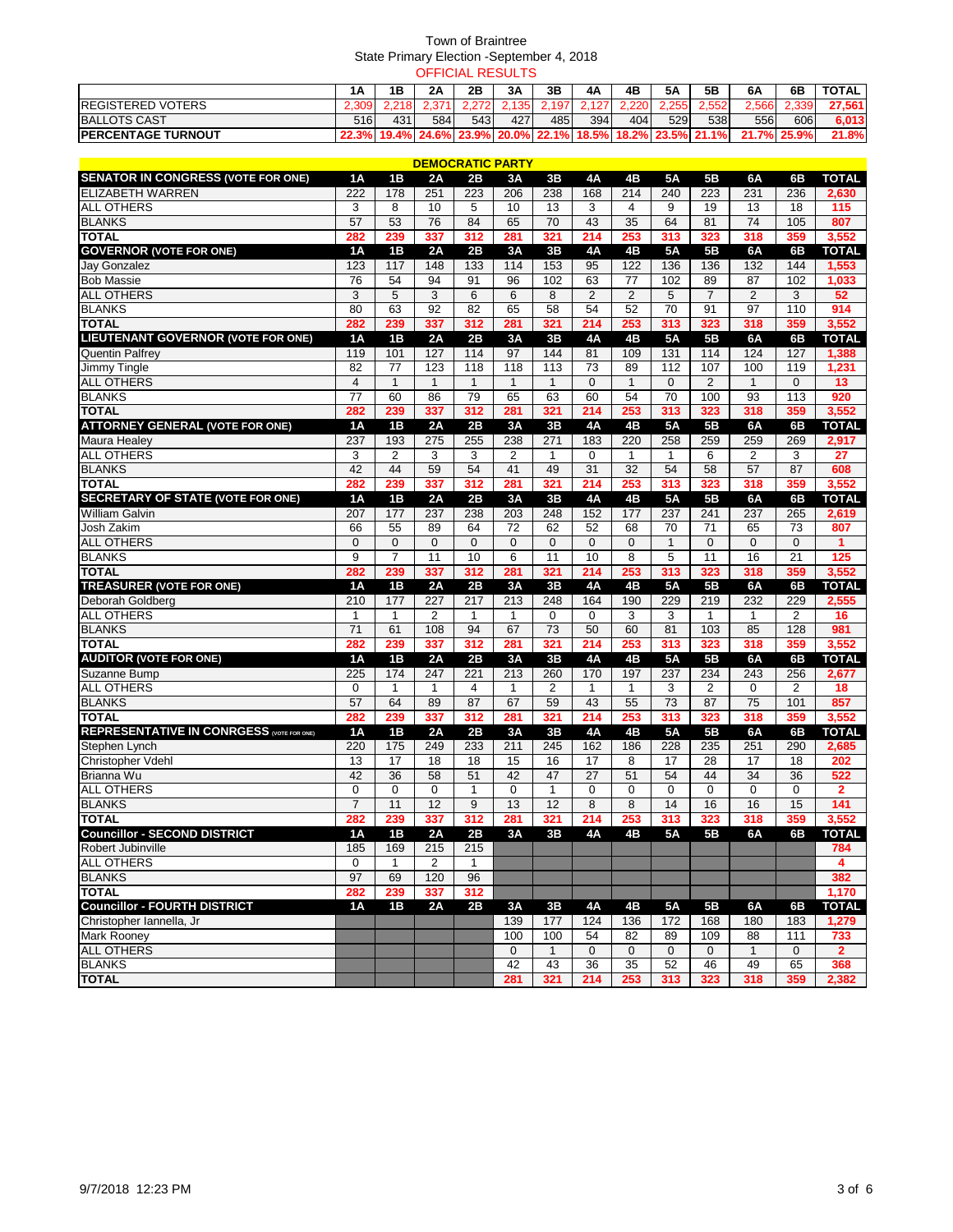|                            |      |     |     |     | <b>OFFICIAL RESULTS</b> |       |       |      |       |                                                             |             |       |              |
|----------------------------|------|-----|-----|-----|-------------------------|-------|-------|------|-------|-------------------------------------------------------------|-------------|-------|--------------|
|                            | 1Α   | 1Β  | 2A  | 2Β  | 3A                      | 3Β    | 4Α    | 4B   | 5Α    | 5Β                                                          | 6A          | 6Β    | <b>TOTAL</b> |
| <b>IREGISTERED VOTERS</b>  |      |     |     | 272 | 135 <sup>2</sup>        | 2.197 | . 127 |      | 2.255 | 2.552                                                       | 2.566       | 2.339 | 27.561       |
| <b>BALLOTS CAST</b>        | 516l | 431 | 584 | 543 | 427 I                   | 485   | 394   | 4041 | 529   | 538I                                                        | 556         | 606   | 6,013        |
| <b>IPERCENTAGE TURNOUT</b> |      |     |     |     |                         |       |       |      |       | 22.3% 19.4% 24.6% 23.9% 20.0% 22.1% 18.5% 18.2% 23.5% 21.1% | 21.7% 25.9% |       | 21.8%        |

|                                                 |                 |                 |                |                 | <b>DEMOCRATIC PARTY</b> |              |                 |                |                  |                |                |              |              |
|-------------------------------------------------|-----------------|-----------------|----------------|-----------------|-------------------------|--------------|-----------------|----------------|------------------|----------------|----------------|--------------|--------------|
| <b>Senator In General Court</b>                 | 1A              | <b>1B</b>       | 2A             | 2B              | 3A                      | 3B           | <b>4A</b>       | 4B             | <b>5A</b>        | <b>5B</b>      | 6A             | 6B           | <b>TOTAL</b> |
| <b>NORFOLK, BRISTOL &amp; PLYMOUTH DISTRICT</b> |                 |                 |                |                 |                         |              |                 |                |                  |                |                |              |              |
| <b>Walter Timilty</b>                           | 215             | 182             | 246            | 234             |                         |              |                 |                |                  |                |                |              | 877          |
| <b>ALL OTHERS</b>                               | 3               | 3               | 4              | $\Omega$        |                         |              |                 |                |                  |                |                |              | 10           |
| <b>BLANKS</b>                                   | 64              | $\overline{54}$ | 87             | 78              |                         |              |                 |                |                  |                |                |              | 283          |
| <b>TOTAL</b>                                    | 282             | 239             | 337            | 312             |                         |              |                 |                |                  |                |                |              | 1,170        |
| Senator In General Court-FOURTH DISTRICT        | 1A              | 1B              | 2A             | 2B              | 3A                      | 3B           | <b>4A</b>       | 4Β             | 5A               | 5B             | 6A             | 6B           | <b>TOTAL</b> |
| <b>NORFOLK &amp; PLYMOUTH DISTRICT</b>          |                 |                 |                |                 |                         |              |                 |                |                  |                |                |              |              |
| John Keenan                                     |                 |                 |                |                 | 216                     | 262          | 165             | 196            | 244              | 226            | 229            | 258          | 1,796        |
| <b>ALL OTHERS</b>                               |                 |                 |                |                 | $\Omega$                | $\Omega$     | $\Omega$        | $\mathbf 0$    | 1                | $\mathbf{1}$   | $\Omega$       | 1            | 3            |
| <b>BLANKS</b>                                   |                 |                 |                |                 | 65                      | 59           | 49              | 57             | 68               | 96             | 89             | 100          | 583          |
| <b>TOTAL</b>                                    |                 |                 |                |                 | 281                     | 321          | 214             | 253            | 313              | 323            | 318            | 359          | 2,382        |
| <b>Representative In General Court</b>          | 1A              | 1B              | 2A             | 2B              | 3A                      | 3B           | 4A              | 4B             | 5A               | 5B             | 6A             | 6B           | <b>TOTAL</b> |
| <b>Mark Cusack</b>                              | 207             | 172             | 238            | 209             | 202                     | 241          | 154             | 188            | 223              | 230            | 213            | 233          | 2,510        |
| <b>ALL OTHERS</b>                               | 3               | 6               | 8              | 6               | $\mathbf{1}$            | 4            | $\overline{2}$  | $\overline{2}$ | 5                | $\overline{4}$ | $\overline{7}$ | 10           | 58           |
| <b>BLANKS</b>                                   | $\overline{72}$ | 61              | 91             | $\overline{97}$ | 78                      | 76           | 58              | 63             | 85               | 89             | 98             | 116          | 984          |
| <b>TOTAL</b>                                    | 282             | 239             | 337            | 312             | 281                     | 321          | 214             | 253            | 313              | 323            | 318            | 359          | 3,552        |
| <b>DISTRICT ATTORNEY</b>                        | 1A              | 1B              | 2A             | 2B              | 3A                      | 3B           | <b>4A</b>       | 4B             | 5A               | 5B             | 6A             | 6B           | <b>TOTAL</b> |
| <b>Michael Morrissey</b>                        | 234             | 184             | 268            | 256             | 222                     | 279          | 178             | 213            | 249              | 242            | 251            | 268          | 2,844        |
| <b>ALL OTHERS</b>                               | $\mathbf{1}$    | $\overline{2}$  | $\overline{2}$ | $\Omega$        | $\mathbf{1}$            | $\mathbf{1}$ | $\Omega$        | $\Omega$       | $\overline{2}$   | $\overline{2}$ | $\mathbf{1}$   | 4            | 16           |
| <b>BLANKS</b>                                   | 47              | 53              | 67             | 56              | 58                      | 41           | $\overline{36}$ | 40             | 62               | 79             | 66             | 87           | 692          |
| <b>TOTAL</b>                                    | 282             | 239             | 337            | 312             | 281                     | 321          | 214             | 253            | 313              | 323            | 318            | 359          | 3,552        |
| <b>CLERK OF COURTS</b>                          | 1A              | 1B              | 2A             | 2B              | 3A                      | 3B           | <b>4A</b>       | 4B             | 5A               | 5B             | 6A             | 6B           | <b>TOTAL</b> |
| Walter F. Timilty, Jr                           | 217             | 184             | 244            | 232             | 219                     | 258          | 167             | 200            | 244              | 238            | 234            | 254          | 2,691        |
| <b>ALL OTHERS</b>                               | $\overline{2}$  | 4               | $\mathbf{1}$   | 1               | $\Omega$                | 2            | $\mathbf{1}$    | $\mathbf 0$    | $\mathbf{1}$     | $\mathbf{1}$   | $\Omega$       | 3            | 16           |
| <b>BLANKS</b>                                   | 63              | 51              | 92             | 79              | 62                      | 61           | 46              | 53             | 68               | 84             | 84             | 102          | 845          |
| <b>TOTAL</b>                                    | 282             | 239             | 337            | 312             | 281                     | 321          | 214             | 253            | 313              | 323            | 318            | 359          | 3,552        |
| <b>REGISTER OF DEEDS</b>                        | 1A              | 1B              | 2A             | 2B              | 3A                      | 3B           | 4A              | 4B             | <b>5A</b>        | 5B             | 6A             | 6B           | <b>TOTAL</b> |
| William O'Donnell                               | 211             | 182             | 249            | 227             | 218                     | 255          | 167             | 196            | 232              | 233            | 232            | 258          | 2,660        |
| <b>ALL OTHERS</b>                               | $\overline{2}$  | $\mathbf{1}$    | $\overline{2}$ | $\mathbf{1}$    | $\mathbf 0$             | $\mathbf 0$  | $\mathbf 0$     | $\mathbf{1}$   | 3                | $\Omega$       | $\mathbf 0$    | $\mathbf{1}$ | 11           |
| <b>BLANKS</b>                                   | 69              | 56              | 86             | 84              | 63                      | 66           | 47              | 56             | 78               | 90             | 86             | 100          | 881          |
| <b>TOTAL</b>                                    | 282             | 239             | 337            | 312             | 281                     | 321          | 214             | 253            | 313              | 323            | 318            | 359          | 3,552        |
| <b>COUNTY COMMISSIONER</b>                      | 1A              | 1B              | 2A             | 2B              | 3A                      | 3B           | 4A              | 4B             | 5A               | 5B             | 6A             | 6B           | <b>TOTAL</b> |
| <b>Peter Collins</b>                            | 196             | 168             | 229            | 220             | 210                     | 244          | 162             | 194            | $\overline{226}$ | 217            | 217            | 227          | 2,510        |
| <b>ALL OTHERS</b>                               | $\mathbf{1}$    | 3               | 2              | $\mathbf{1}$    | $\Omega$                | $\mathbf{1}$ | $\Omega$        | $\Omega$       | $\mathbf{1}$     | $\Omega$       | $\Omega$       | $\mathbf{1}$ | 10           |
| <b>BLANKS</b>                                   | 85              | 68              | 106            | 91              | $\overline{71}$         | 76           | 52              | 59             | 86               | 106            | 101            | 131          | 1,032        |
| <b>TOTAL</b>                                    | 282             | 239             | 337            | 312             | 281                     | 321          | 214             | 253            | 313              | 323            | 318            | 359          | 3,552        |
| <b>COUNTY TREASURER</b>                         | <b>1A</b>       | 1B              | 2A             | 2B              | 3A                      | 3B           | 4A              | 4B             | <b>5A</b>        | 5B             | 6A             | 6B           | <b>TOTAL</b> |
| James E. Timility                               | 204             | 185             | 230            | 226             | 211                     | 258          | 170             | 201            | 231              | 229            | 232            | 243          | 2.620        |
| <b>ALL OTHERS</b>                               | $\overline{2}$  | 3               | 4              | 1               | 0                       | 1            | $\mathbf 0$     | $\mathbf 0$    | $\overline{2}$   | $\Omega$       | $\Omega$       | 1            | 14           |
| <b>BLANKS</b>                                   | 76              | 51              | 103            | 85              | $\overline{70}$         | 62           | 44              | 52             | 80               | 94             | 86             | 115          | 918          |
| <b>TOTAL</b>                                    | 282             | 239             | 337            | 312             | 281                     | 321          | 214             | 253            | 313              | 323            | 318            | 359          | 3,552        |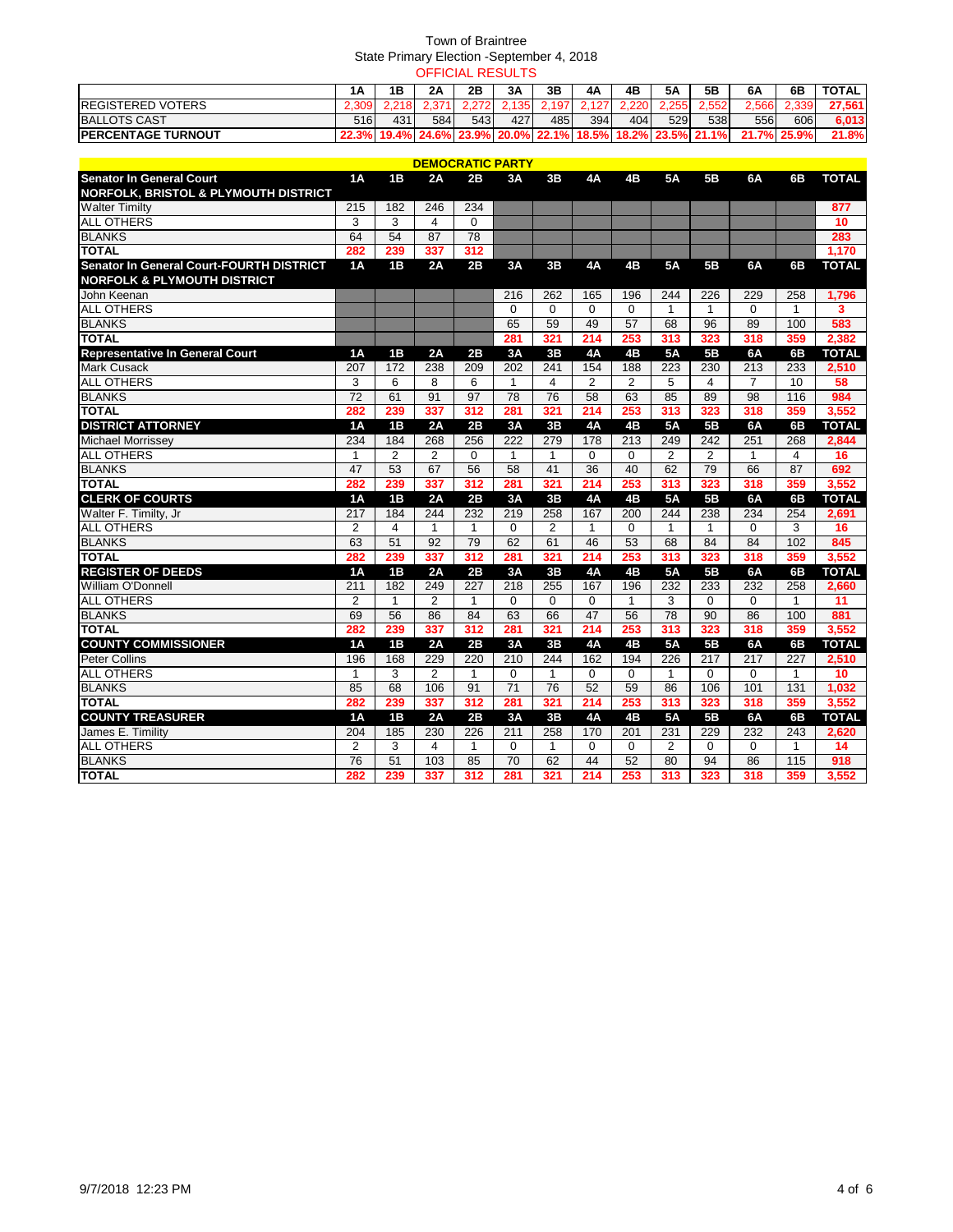|                            |      |     |     | OFFICIAL RESULTS |      |       |     |       |           |                                                                      |       |             |              |
|----------------------------|------|-----|-----|------------------|------|-------|-----|-------|-----------|----------------------------------------------------------------------|-------|-------------|--------------|
|                            | 1Α   | 1Β  | 2Α  | 2Β               | 3A   | 3Β    | 4A  | 4B    | <b>5A</b> | 5Β                                                                   | 6A    | 6B          | <b>TOTAL</b> |
| <b>IREGISTERED VOTERS</b>  |      |     |     | 2272             | .135 | 2.197 | 127 | 2.220 | 2.255     | 2.552                                                                | 2.566 | 2.339       | 27,561       |
| <b>BALLOTS CAST</b>        | 516l | 431 | 584 | 543              | 4271 | 485   | 394 | 4041  | 529       | 538                                                                  | 556   | 606         | 6,013        |
| <b>IPERCENTAGE TURNOUT</b> |      |     |     |                  |      |       |     |       |           | 22.3%  19.4%  24.6%  23.9%  20.0%  22.1%  18.5%  18.2%  23.5%  21.1% |       | 21.7% 25.9% | 21.8%        |

|                                                  |                         |              | <b>LIBERTARIAN PARTY</b> |              |              |              |                |                         |                |                |                      |                |                 |
|--------------------------------------------------|-------------------------|--------------|--------------------------|--------------|--------------|--------------|----------------|-------------------------|----------------|----------------|----------------------|----------------|-----------------|
| <b>SENATOR IN CONGRESS (VOTE FOR ONE)</b>        | 1Α                      | <b>1B</b>    | 2A                       | 2B           | 3A           | 3В           | 4Α             | 4B                      | <b>5A</b>      | 5 <b>B</b>     | 6A                   | 6В             | <b>TOTAL</b>    |
| <b>ALL OTHERS</b>                                | $\Omega$                | $\Omega$     | $\Omega$                 | $\Omega$     | 0            | 0            | $\Omega$       | 1                       | 1              | $\Omega$       | 1                    | 3              | 6               |
| <b>BLANKS</b>                                    | 3                       | $\Omega$     | $\Omega$                 | $\Omega$     | $\mathbf{1}$ | $\Omega$     | $\Omega$       | $\overline{2}$          | $\mathbf{1}$   | $\overline{1}$ | $\Omega$             | $\overline{2}$ | 10              |
| <b>TOTAL</b>                                     | 3                       | $\bf{0}$     | $\mathbf{0}$             | $\mathbf{0}$ | 1            | $\bf{0}$     | $\bf{0}$       | 3                       | $\overline{2}$ | 1              | 1                    | 5              | 16              |
| <b>GOVERNOR (VOTE FOR ONE)</b>                   | 1A                      | 1B           | 2A                       | 2B           | 3A           | 3В           | <b>4A</b>      | 4B                      | <b>5A</b>      | <b>5B</b>      | 6A                   | 6B             | <b>TOTAL</b>    |
| <b>ALL OTHERS</b>                                | $\mathbf 0$             | $\Omega$     | $\Omega$                 | $\Omega$     | $\Omega$     | $\Omega$     | $\Omega$       | $\mathbf{1}$            | 1              | $\Omega$       | 1                    | 2              | 5               |
| <b>BLANKS</b>                                    | 3                       | $\mathbf{0}$ | $\mathbf{0}$             | $\Omega$     | $\mathbf{1}$ | $\Omega$     | $\mathbf 0$    | $\overline{c}$          | $\mathbf{1}$   | $\mathbf{1}$   | $\mathbf{0}$         | 3              | 11              |
| <b>TOTAL</b>                                     | $\overline{\mathbf{3}}$ | $\bf{0}$     | $\bf{0}$                 | $\mathbf{0}$ | 1            | $\bf{0}$     | $\bf{0}$       | 3                       | $\overline{2}$ | 1              | $\blacktriangleleft$ | 5              | 16              |
| <b>LIEUTENANT GOVERNOR (VOTE FOR ONE)</b>        | 1A                      | 1B           | 2A                       | 2B           | 3A           | 3B           | 4A             | 4B                      | <b>5A</b>      | 5B             | 6A                   | 6B             | <b>TOTAL</b>    |
| <b>ALL OTHERS</b>                                | $\mathbf 0$             | $\Omega$     | $\Omega$                 | $\Omega$     | $\Omega$     | 0            | $\Omega$       | $\mathbf 0$             | 1              | $\Omega$       | 0                    | 0              |                 |
| <b>BLANKS</b>                                    | $\overline{3}$          | $\Omega$     | $\Omega$                 | $\Omega$     | $\mathbf{1}$ | $\Omega$     | $\Omega$       | 3                       | $\mathbf{1}$   | $\overline{1}$ | 1                    | 5              | 15              |
| <b>TOTAL</b>                                     | $\overline{\mathbf{3}}$ | $\bf{0}$     | $\mathbf{0}$             | $\mathbf{0}$ | 1            | $\bf{0}$     | $\bf{0}$       | 3                       | $\overline{2}$ | 1              | 1                    | 5              | 16              |
| <b>ATTORNEY GENERAL (VOTE FOR ONE)</b>           | 1A                      | 1B           | 2A                       | 2B           | 3A           | 3B           | <b>4A</b>      | 4B                      | <b>5A</b>      | 5 <b>B</b>     | 6A                   | 6B             | <b>TOTAL</b>    |
| <b>ALL OTHERS</b>                                | $\mathbf 0$             | 0            | $\Omega$                 | $\Omega$     | 0            | $\Omega$     | 0              | $\mathbf 0$             | 0              | $\Omega$       | 1                    | $\overline{2}$ | 3               |
| <b>BLANKS</b>                                    | 3                       | 0            | $\Omega$                 | $\Omega$     | $\mathbf{1}$ | $\Omega$     | $\Omega$       | 3                       | $\overline{2}$ | $\overline{1}$ | $\Omega$             | 3              | 13              |
| <b>TOTAL</b>                                     | 3                       | $\bf{0}$     | $\bf{0}$                 | $\bf{0}$     | 1            | 0            | 0              | 3                       | $\mathbf{2}$   | -1             | 1                    | 5              | 16              |
| <b>SECRETARY OF STATE (VOTE FOR ONE)</b>         | 1A                      | 1B           | 2A                       | 2B           | 3A           | 3B           | <b>4A</b>      | 4B                      | <b>5A</b>      | 5 <b>B</b>     | 6A                   | 6B             | <b>TOTAL</b>    |
| <b>ALL OTHERS</b>                                | $\Omega$                | $\Omega$     | $\Omega$                 | $\Omega$     | $\Omega$     | $\Omega$     | $\Omega$       | $\Omega$                | 1              | $\Omega$       | $\Omega$             | $\mathbf{1}$   | $\mathbf{2}$    |
| <b>BLANKS</b>                                    | 3                       | $\Omega$     | $\Omega$                 | $\Omega$     | $\mathbf{1}$ | $\Omega$     | $\Omega$       | 3                       | $\mathbf{1}$   | $\mathbf{1}$   | 1                    | $\overline{4}$ | 14              |
| <b>TOTAL</b>                                     | $\overline{\mathbf{3}}$ | $\bf{0}$     | $\bf{0}$                 | $\mathbf{0}$ | 1            | $\bf{0}$     | $\bf{0}$       | 3                       | $\overline{2}$ | 1              | 1                    | 5              | 16              |
| <b>TREASURER (VOTE FOR ONE)</b>                  | 1A                      | 1B           | 2A                       | 2B           | 3A           | 3B           | <b>4A</b>      | 4B                      | <b>5A</b>      | 5 <b>B</b>     | 6A                   | 6B             | <b>TOTAL</b>    |
| <b>ALL OTHERS</b>                                | $\Omega$                | $\Omega$     | $\Omega$                 | $\Omega$     | $\Omega$     | $\Omega$     | $\Omega$       | $\mathbf 0$             | 1              | $\Omega$       | $\Omega$             | $\Omega$       |                 |
| <b>BLANKS</b>                                    | $\overline{3}$          | $\Omega$     | $\Omega$                 | $\Omega$     | $\mathbf{1}$ | $\Omega$     | $\Omega$       | 3                       | $\mathbf{1}$   | $\overline{1}$ | $\mathbf{1}$         | 5              | 15              |
| <b>TOTAL</b>                                     | $\overline{\mathbf{3}}$ | $\mathbf{0}$ | $\mathbf{0}$             | $\mathbf{0}$ | 1            | $\bf{0}$     | $\bf{0}$       | $\overline{\mathbf{3}}$ | $\overline{2}$ | 1              | 1                    | 5              | 16              |
| <b>AUDITOR (VOTE FOR ONE)</b>                    | 1A                      | 1B           | 2A                       | 2B           | 3A           | 3B           | 4A             | 4Β                      | <b>5A</b>      | 5 <sub>B</sub> | 6A                   | 6B             | <b>TOTAL</b>    |
| Daniel Fishman                                   | 3                       | $\Omega$     | $\Omega$                 | $\Omega$     | 1            | $\Omega$     | $\Omega$       | 2                       | 1              | $\Omega$       | $\Omega$             | 3              | 10              |
| <b>ALL OTHERS</b>                                | $\Omega$                | $\Omega$     | $\Omega$                 | $\Omega$     | $\Omega$     | $\Omega$     | $\Omega$       | $\Omega$                | 1              | 1              | $\Omega$             | $\Omega$       | $\overline{2}$  |
| <b>BLANKS</b>                                    | $\mathbf 0$             | $\Omega$     | $\Omega$                 | $\Omega$     | 0            | $\Omega$     | $\Omega$       | 1                       | 0              | $\Omega$       | 1                    | 2              | 4               |
| <b>TOTAL</b>                                     | 3                       | $\bf{0}$     | $\bf{0}$                 | $\mathbf{0}$ | 1            | $\mathbf{0}$ | $\bf{0}$       | 3                       | $\overline{2}$ | 1              | 1                    | 5              | 16              |
| <b>REPRESENTATIVE IN CONRGESS (VOTE FOR ONE)</b> | 1A                      | 1B           | 2A                       | 2B           | 3A           | 3B           | 4A             | 4 <sub>B</sub>          | 5A             | 5 <sub>B</sub> | 6A                   | 6B             | <b>TOTAL</b>    |
| <b>ALL OTHERS</b>                                | $\mathbf 0$             | $\Omega$     | $\Omega$                 | $\Omega$     | $\Omega$     | $\Omega$     | $\Omega$       | $\Omega$                | 1              | $\Omega$       | $\Omega$             | 1              | 2               |
| <b>BLANKS</b>                                    | $\overline{3}$          | $\Omega$     | $\Omega$                 | $\Omega$     | $\mathbf{1}$ | $\Omega$     | $\overline{0}$ | $\overline{3}$          | $\mathbf{1}$   | $\mathbf{1}$   | $\overline{1}$       | $\overline{4}$ | 14              |
| <b>TOTAL</b>                                     | $\overline{\mathbf{3}}$ | $\bf{0}$     | $\bf{0}$                 | $\mathbf 0$  | 1            | $\bf{0}$     | $\bf{0}$       | 3                       | $\overline{2}$ | 1              | 1                    | 5              | 16              |
| <b>Councillor - SECOND DISTRICT</b>              | 1A                      | 1B           | 2A                       | 2B           | 3A           | 3B           | <b>4A</b>      | 4B                      | <b>5A</b>      | 5 <b>B</b>     | 6A                   | 6B             | <b>TOTAL</b>    |
| <b>ALL OTHERS</b>                                | 0                       | 0            | 0                        | 0            |              |              |                |                         |                |                |                      |                | 0               |
| <b>BLANKS</b>                                    | 3                       | $\Omega$     | $\Omega$                 | $\Omega$     |              |              |                |                         |                |                |                      |                | 3               |
| <b>TOTAL</b>                                     | $\overline{\mathbf{3}}$ | $\bf{0}$     | $\mathbf{0}$             | $\mathbf{0}$ |              |              |                |                         |                |                |                      |                | 3               |
| <b>Councillor - FOURTH DISTRICT</b>              | 1A                      | 1B           | 2A                       | 2B           | 3A           | 3B           | <b>4A</b>      | 4B                      | <b>5A</b>      | 5 <b>B</b>     | 6A                   | 6B             | <b>TOTAL</b>    |
| <b>ALL OTHERS</b>                                |                         |              |                          |              | 0            | 0            | $\Omega$       | $\mathbf 0$             | 1              | $\Omega$       | 0                    | $\Omega$       |                 |
| <b>BLANKS</b>                                    |                         |              |                          |              | 1            | $\Omega$     | $\mathbf{0}$   | 3                       | 1              | 1              | 1                    | 5              | $\overline{12}$ |
| <b>TOTAL</b>                                     |                         |              |                          |              | 1            | $\bf{0}$     | $\bf{0}$       | 3                       | $\overline{2}$ | 1              | 1                    | 5              | 13              |